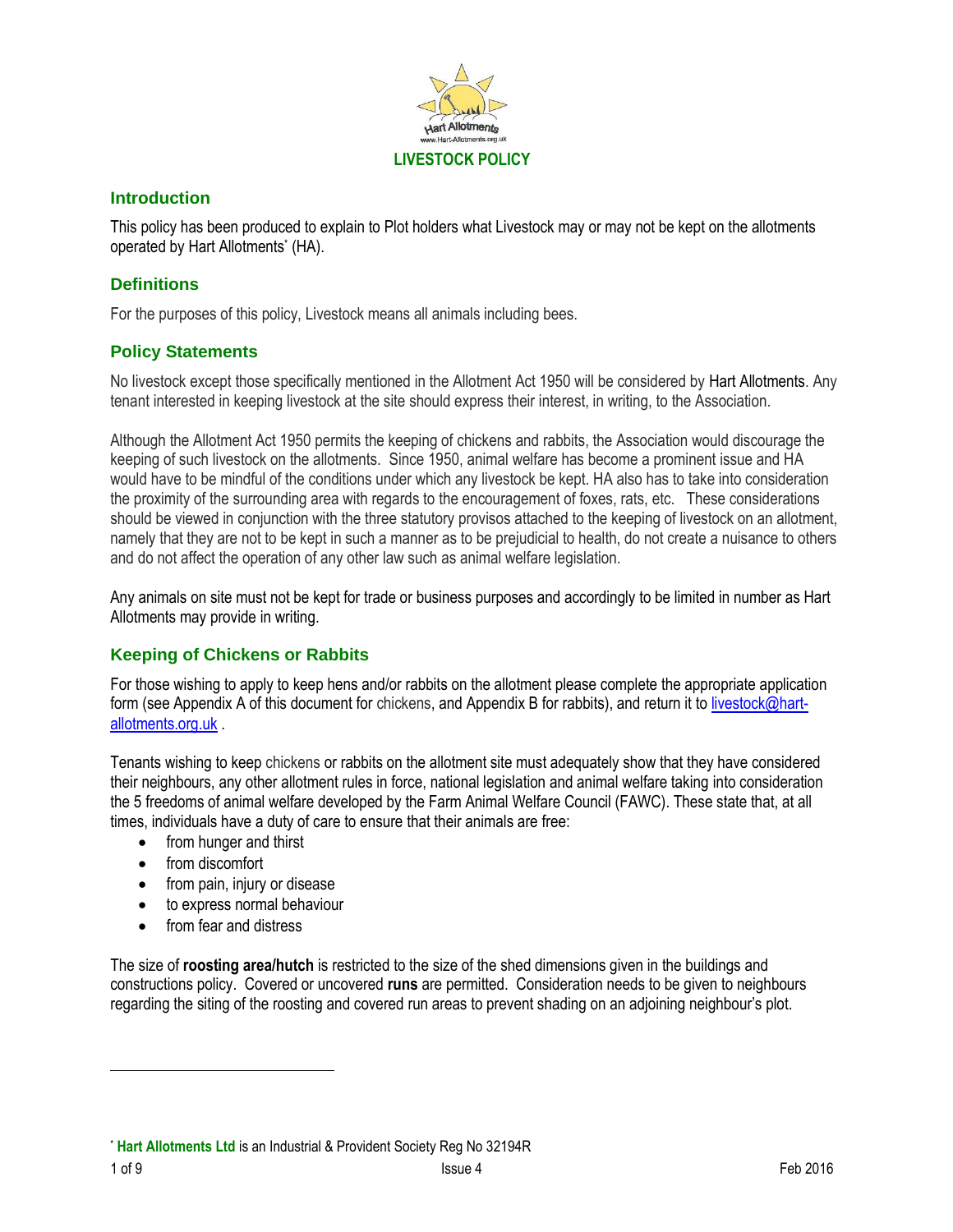

Plot holders are permitted to erect roosting areas in addition to having a shed and greenhouse on their plot if desired.

Applicants should support their application with appropriate plans or photographs.

The committee reserves the right to consult with advisors (such as vets etc.) in the vetting of this application and monitoring the condition of livestock.

HA will appoint a member of the Management Committee to ensure that the stipulated actions (in the appendix) are undertaken by the due dates. Regular monitoring of the site will be undertaken and if it is found that any of the actions are not undertaken to the satisfaction of the committee or its advisers the committee reserves the right to withdraw permission to keep livestock.

The committee reserves the right to withdraw permission to keep hens or rabbits if any *complaints* (regarding increased vermin, smells, nuisance to other plot holders, animal welfare concerns) are considered valid by the committee or its advisors.

## **Beekeeping**

For those wishing to apply to keep bees on the allotment, firstly please contact [livestock@hart-allotments.org.uk](mailto:livestock@hart-allotments.org.uk) in order that the steps may be taken to ascertain whether a suitable location is available. Once a suitable location has been confirmed, please take note of the policy below and complete the appropriate application form (see Appendix C of this document), and return it to [livestock@hart-allotments.org.uk](mailto:livestock@hart-allotments.org.uk) for approval.

This policy is based on a risk assessment and follows guidance provided by the National Society of Allotment and Leisure Gardeners. Bees are beneficial for pollination of plants and Hart Allotments are happy to allow beekeeping subject to following conditions:

- Any tenant wishing to locate hives on a Hart Allotments site must have written permission from the Hart Allotments, which will need to be satisfied about the exact location of the hive/s and the competence level of the beekeeper.
- The beekeeper must be a member of the British Bee Keepers' Association via a local association and must have third-party liability insurance to cover any possible claim that may occur. Evidence of membership and third-party liability insurance must be provided with the application form for keeping bees – see appendix C
- Due to health and safety considerations, Bee Hives will not be permitted within the main area of allotment plots on Pilcot Farm (i.e. within plots A-H, 1 to 8, inclusive). Hart Allotments Committee will, on a case-by-case basis, liaise with the farmers to ascertain whether a suitable location is available away from the main allotments. Rental of a mini-sized plot is the minimum plot size required for bee keeping, and the actual plot size required will be agreed on a case-by-case basis with the farmers. Should a suitable plot location be available, the bee keeper will be required to pay the fees for the plot (in addition to any other 'normal' allotment plot he or she has).
- It will be the bee-keepers responsibility to erect any fencing and warning signs required. The requirement is likely to include :
	- 4 foot-high wire/brush fencing to encourage the bees to fly away from the allotments,
	- Clear warning signs to (along with the fencing) discourage people from approaching the hives
- When positioning beehives, arrangements should be made so that the flightpath of the bees when leaving the hive is above head height. Bees operate on instinct and will attack and sting in defence of the hive. Place hives in a place that only the bee keeper can approach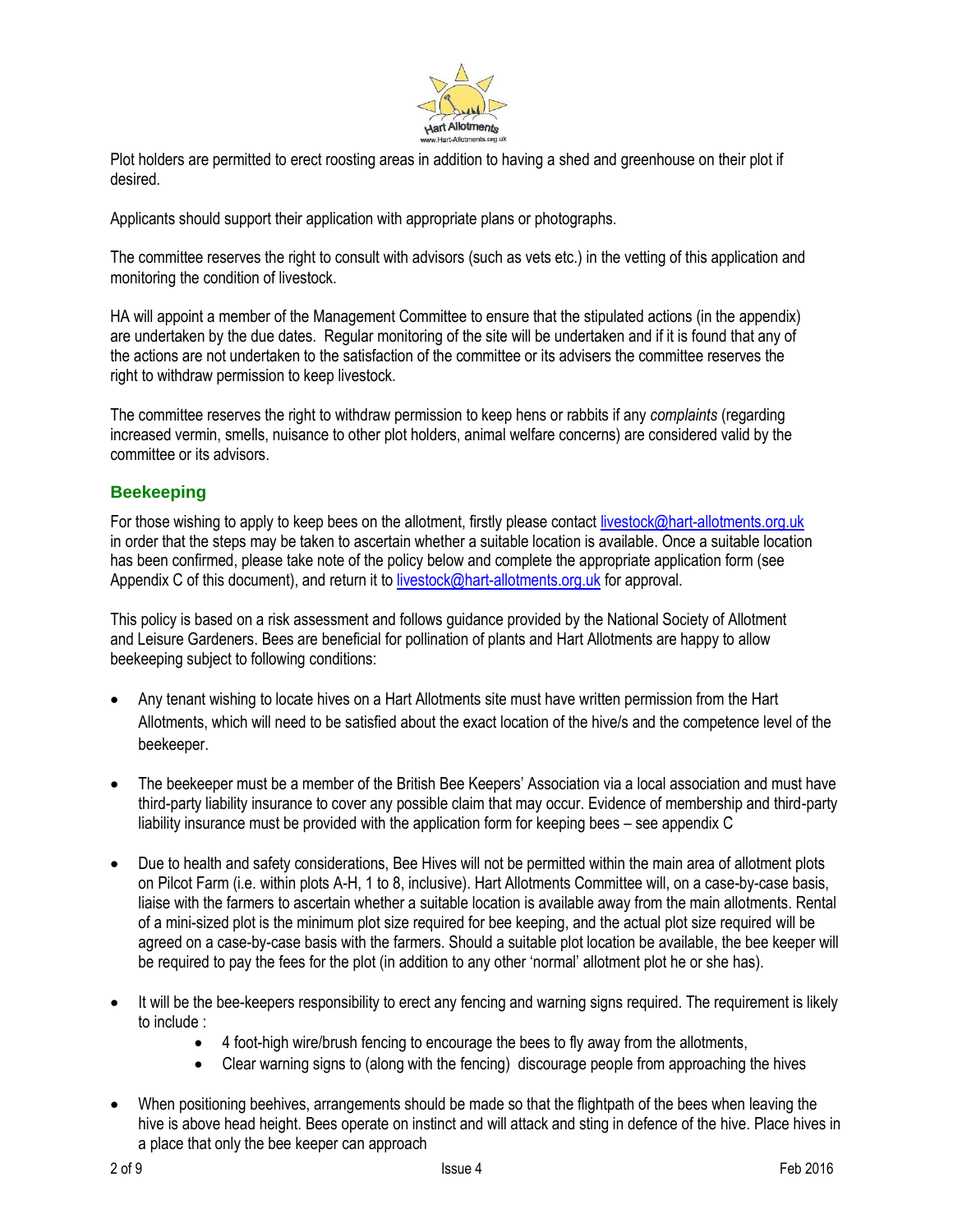

- No more than four hives will be allowed per plot with the addition of a nucleus hive as and when required. When considering new requests, the Hart Allotments Association will take account of the number and location of existing hives. Evidence suggests a maximum of three hives per acre is considered desirable.
- New colonies of bees should be obtained from a source where the temperament of the parent colony is known to be gentle. If a colony becomes aggressive, the beekeeper must take appropriate action, either re-queening, or moving the colony to an alternative site away from the allotments.
- All beekeepers on Hart Allotments sites must maintain their colonies in good state, regularly providing and replenishing water for the bees within the fenced area, carrying out regular inspections, practising swarm control and disease prevention and management (e.g. regular treatment against verroa). National regulations regarding notifiable diseases (e.g. European and American Foul Brood) apply. It is recommended that beekeepers register with BeeBase, run by Defra's National Bee Unit and providing free access to the regional bee inspector and other resources.
- Before opening a hive, beekeepers must assess the local situation and alert anyone in the vicinity, if necessary waiting for a more appropriate time. Beekeepers should always assess their own safety requirements and take appropriate measures, wearing protective clothing and suitable footwear.
- Non-compliance with this policy may result in a request to remove hives from an allotment site. All Hart Allotments members will be reminded that bee hives are located on some allotments and should therefore take due precautions, such as staying clear of hives, especially when the bee keeper is at work. Anyone at risk from bee venom is advised to carry necessary first aid items (e.g. anti-histamine spray, Epipen).

Further information and advice is available from the British Beekeepers Associations at [bbka.org.uk](http://www.bbka.org.uk/)

#### **Dogs**

No dogs shall be allowed on site unless they remain adequately supervised, for example by being kept on the lead, or are suitably tethered so as not to cause a nuisance to other tenants or their plots. Any faeces must be removed by the plot holder and disposed of offsite.

#### **Policy Implementation/ Enforcement**

HA will appoint a member of the Management Committee to oversee this policy. In any situation where the committee deems assistance or advice from any external organization or professional is necessary, the costs of such consultation will be met by the plot holder. The plot holder will be kept informed of such actions from the outset.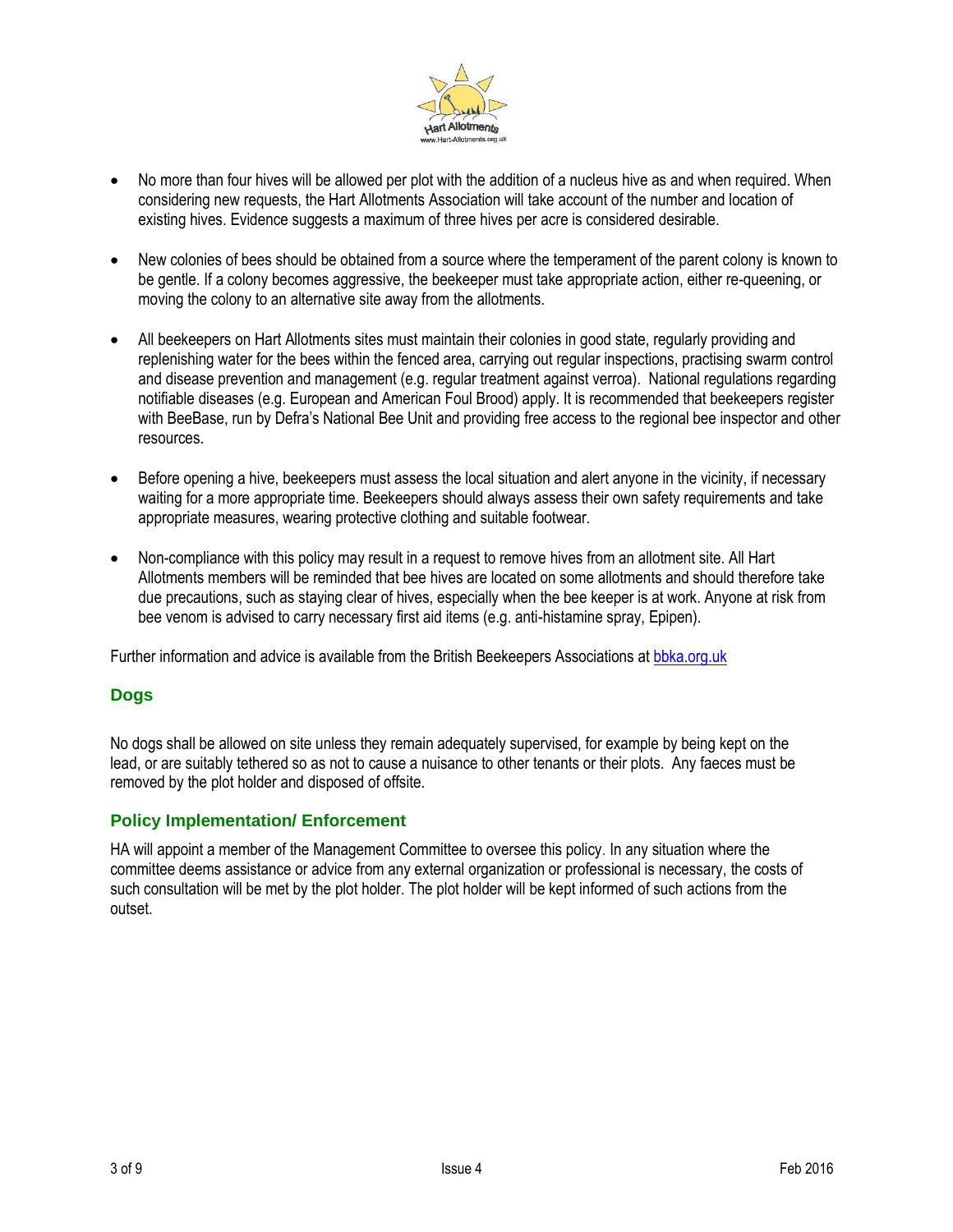

# **Appendix A**

Application form to keep chickens on the allotment site:

Name: Name: Plot Number:

Date: Date: First Contact telephone number:

Please complete the table below. Second Contact telephone number:

| <b>Topic</b>                                                                                   | <b>Comment</b>                                                                               | What do you intend to do to<br>cover this item? | <b>By</b><br>when |
|------------------------------------------------------------------------------------------------|----------------------------------------------------------------------------------------------|-------------------------------------------------|-------------------|
| <b>Neighbours</b>                                                                              |                                                                                              |                                                 |                   |
| Where is the intended<br>location of the chicken<br>coop and run?                              | Consider shading of<br>neighbour's plot                                                      |                                                 |                   |
| Have you consulted<br>with all your neighbours<br>who may directly be<br>affected?             | Chickens can be smelly<br>and may attract<br>vermin/foxes on to the<br>site.                 |                                                 |                   |
|                                                                                                | Give the names/plot<br>numbers of your<br>immediate neighbours<br>who you have<br>consulted. |                                                 |                   |
|                                                                                                | Have any objections to<br>your request been<br>received. If yes from<br>whom?                |                                                 |                   |
| <b>Animal Welfare</b><br>Chickens must be:                                                     |                                                                                              |                                                 |                   |
| * Free from hunger &<br>thirst (animals must<br>have access to fresh<br>water and a diet which | What will the chickens<br>be fed?<br>How often will they be                                  |                                                 |                   |
| will maintain health and<br>vigour)                                                            | fed and watered?                                                                             |                                                 |                   |
|                                                                                                | What measures are<br>there in place to<br>cover for absences?                                |                                                 |                   |
| * Free from discomfort<br>(an appropriate<br>environment should be<br>provided, including      | Provide the size of the<br>chicken coop/resting<br>area                                      |                                                 |                   |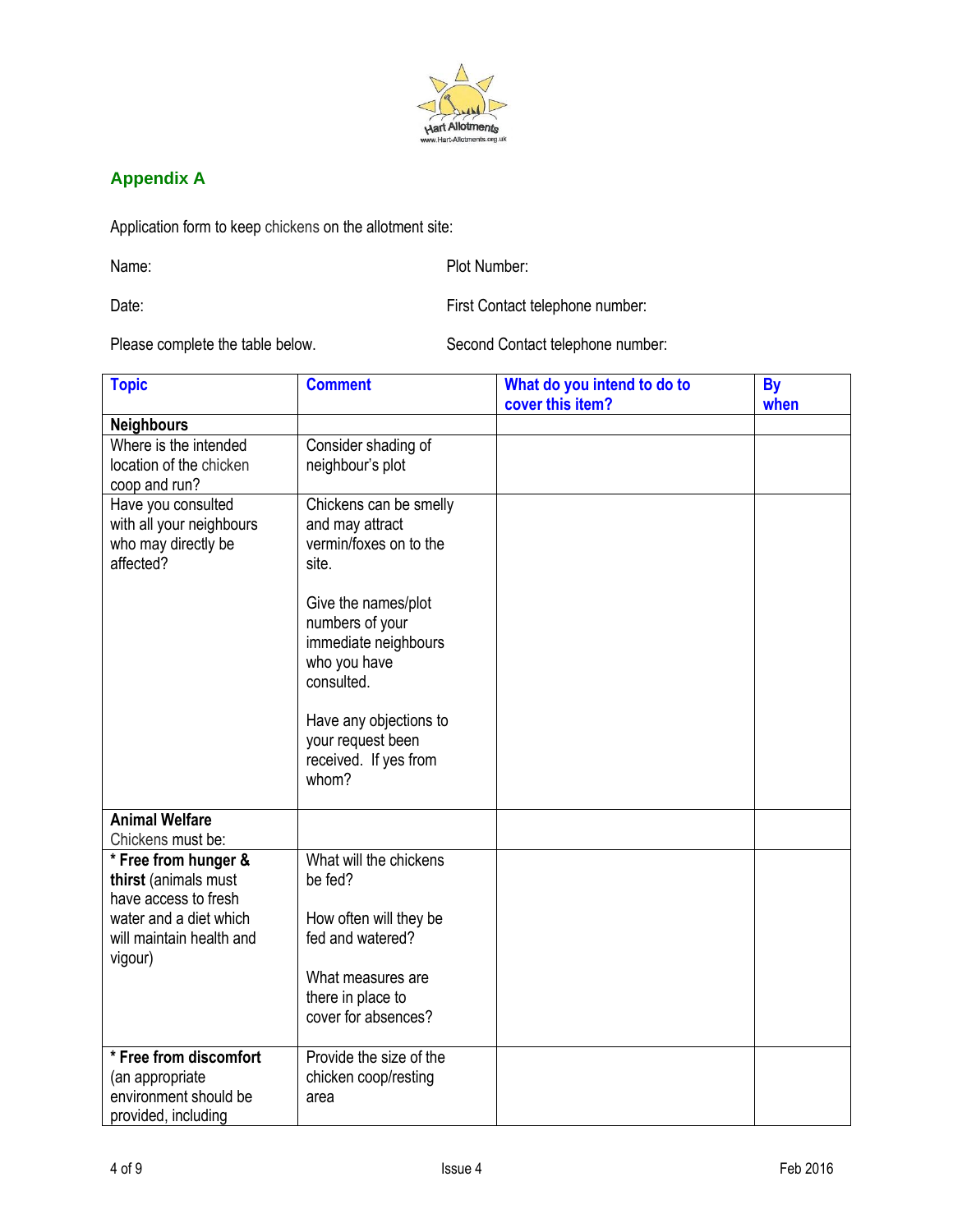

| <b>Topic</b>                                                                                                                                                            | <b>Comment</b>                                                                                                                                                                                                                                                                                                                                                                                                                                                         | What do you intend to do to<br>cover this item? | <b>By</b><br>when |
|-------------------------------------------------------------------------------------------------------------------------------------------------------------------------|------------------------------------------------------------------------------------------------------------------------------------------------------------------------------------------------------------------------------------------------------------------------------------------------------------------------------------------------------------------------------------------------------------------------------------------------------------------------|-------------------------------------------------|-------------------|
| shelter and a<br>comfortable resting<br>area).                                                                                                                          | What provisions do you<br>have for such<br>eventualities as<br>flooding?                                                                                                                                                                                                                                                                                                                                                                                               |                                                 |                   |
| * Free from pain,<br>injury or disease<br>(you must ensure the<br>prevention of illnesses,<br>or rapid diagnosis and<br>treatment)                                      | Vermin that spread<br>diseases may be<br>attracted by food/waste.<br>How often will the<br>chickens be cleaned out<br>and what will be done<br>with the waste?<br>How will the feed be<br>stored?<br>Provide details of any<br>inoculations against<br>illness disease<br>What arrangements do<br>you have with a vet (if<br>the hens require<br>treatment)?<br>How often will the hens<br>be visited?<br>What arrangements do<br>you have for emergency<br>slaughter? |                                                 |                   |
| $\overline{\text{F}}$ Free to express<br>normal behaviour<br>(sufficient space, proper<br>facilities and company<br>of the animal's own kind<br>should all be provided) | What is the size of the<br>run to be provided<br>What number of<br>chickens are to be kept<br>in the space?                                                                                                                                                                                                                                                                                                                                                            |                                                 |                   |
| * Free from fear and<br>distress (you must<br>provide conditions and<br>treatment which avoid<br>mental suffering)                                                      | What measures are to<br>be taken to exclude<br>foxes/rabbits?                                                                                                                                                                                                                                                                                                                                                                                                          |                                                 |                   |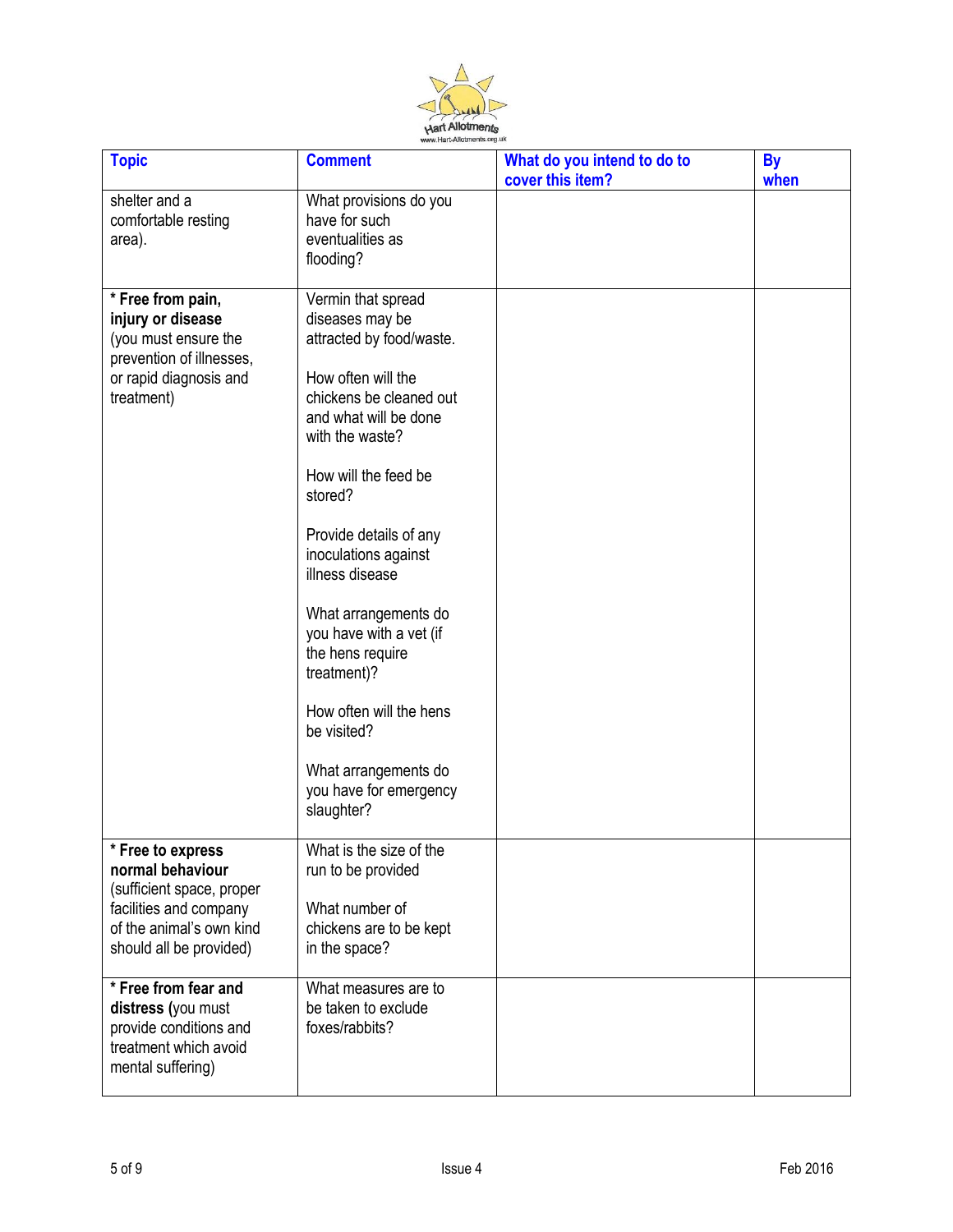

# **Appendix B**

Application form to keep rabbits on the allotment site:

Name: Plot Number:

Date: Date: First Contact telephone number:

Please complete the table below. Second Contact telephone number:

| <b>Topic</b>                                                                          | <b>Comment</b>                                                                               | What do you intend to do to cover this<br>item? | <b>By</b><br>when |
|---------------------------------------------------------------------------------------|----------------------------------------------------------------------------------------------|-------------------------------------------------|-------------------|
| <b>Neighbours</b>                                                                     |                                                                                              |                                                 |                   |
| Where is the<br>intended location<br>of the rabbit hutch<br>and run?                  | Consider shading of<br>neighbour's plot                                                      |                                                 |                   |
| Have you<br>consulted with all<br>your neighbours<br>who may directly<br>be affected? | Give the names/plot<br>numbers of your<br>immediate<br>neighbours who you<br>have consulted. |                                                 |                   |
|                                                                                       | Have any objections<br>to your request been<br>received. If yes from<br>whom?                |                                                 |                   |
| <b>Animal Welfare</b><br>Rabbits must be:                                             |                                                                                              |                                                 |                   |
| * Free from<br>hunger & thirst<br>(animals must                                       | What will the rabbits<br>be fed?                                                             |                                                 |                   |
| have access to<br>fresh water and a<br>diet which will                                | How often will they<br>be fed and watered?                                                   |                                                 |                   |
| maintain health<br>and vigour)                                                        | What measures are<br>there in place to<br>cover for absences?                                |                                                 |                   |
| * Free from<br>discomfort (an<br>appropriate<br>environment                           | Provide the size of<br>the hutch/resting<br>area                                             |                                                 |                   |
| should be<br>provided, including<br>shelter and a<br>comfortable<br>resting area).    | What provisions do<br>you have for such<br>eventualities as<br>flooding?                     |                                                 |                   |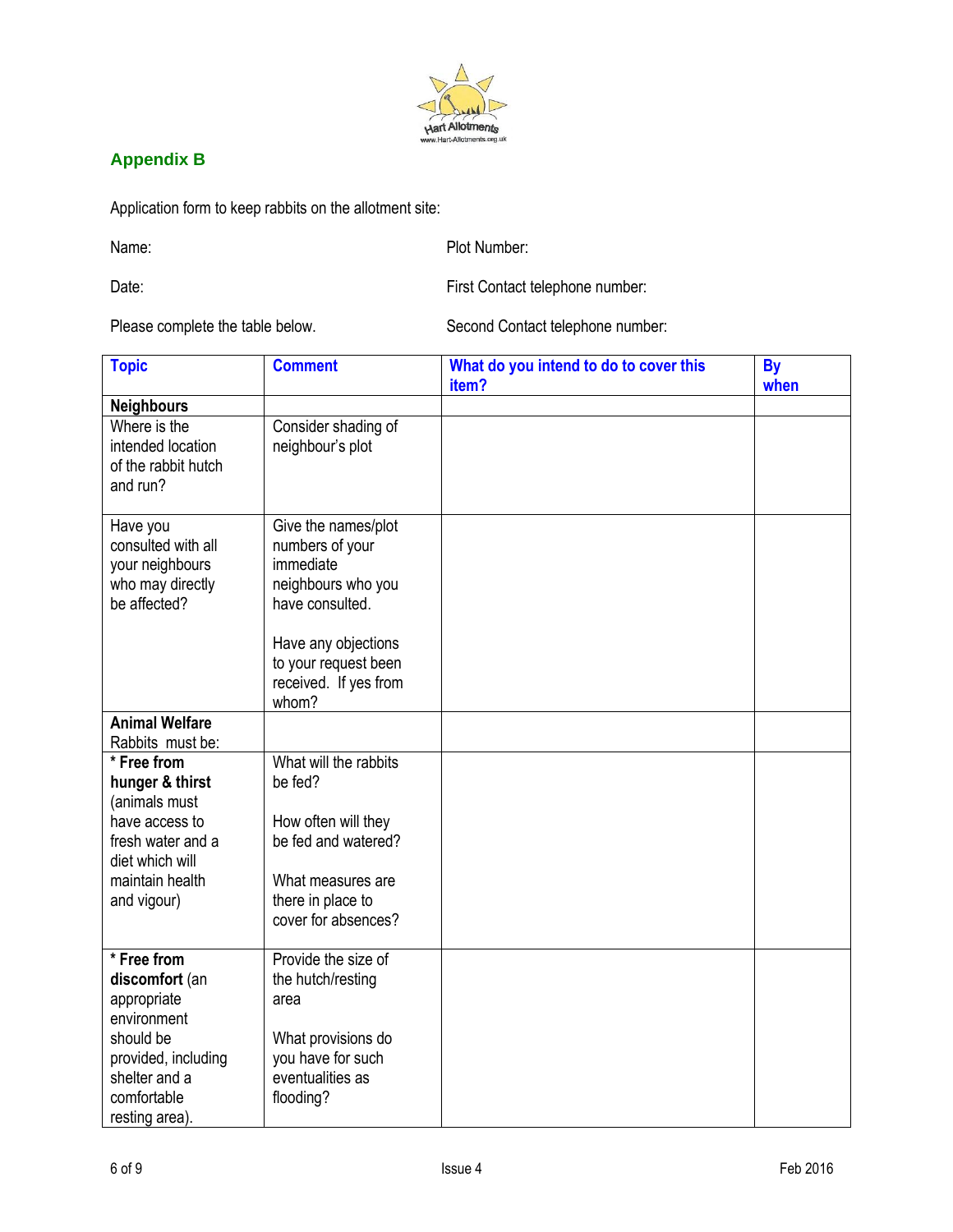

| <b>Topic</b>                                                                                                                                                 | <b>Comment</b>                                                                                                                                                                                                                                                                                                                            | What do you intend to do to cover this<br>item? | <b>By</b><br>when |
|--------------------------------------------------------------------------------------------------------------------------------------------------------------|-------------------------------------------------------------------------------------------------------------------------------------------------------------------------------------------------------------------------------------------------------------------------------------------------------------------------------------------|-------------------------------------------------|-------------------|
| * Free from pain,<br>injury or disease<br>(you must ensure<br>the prevention of<br>illnesses, or rapid<br>diagnosis and<br>treatment)                        | Vermin that spread<br>diseases may be<br>attracted by<br>food/waste.<br>How often will the<br>rabbits be cleaned<br>out and what will be<br>done with the waste?<br>How will the feed be<br>stored?<br>What arrangements<br>do you have with a<br>vet (if the rabbits<br>require treatment)?<br>How often will the<br>rabbits be visited? |                                                 | $\overline{f}$    |
| * Free to express<br>normal<br>behaviour<br>(sufficient space,<br>proper facilities<br>and company of<br>the animal's own<br>kind should all be<br>provided) | What is the size of<br>the run to be<br>provided<br>What number of<br>rabbits are to be kept<br>in the space?                                                                                                                                                                                                                             |                                                 |                   |
| * Free from fear<br>and distress (you<br>must provide<br>conditions and<br>treatment which<br>avoid mental<br>suffering)                                     | What measures are<br>to be taken to<br>exclude foxes/rats,<br>and to prevent<br>rabbits escaping?                                                                                                                                                                                                                                         |                                                 |                   |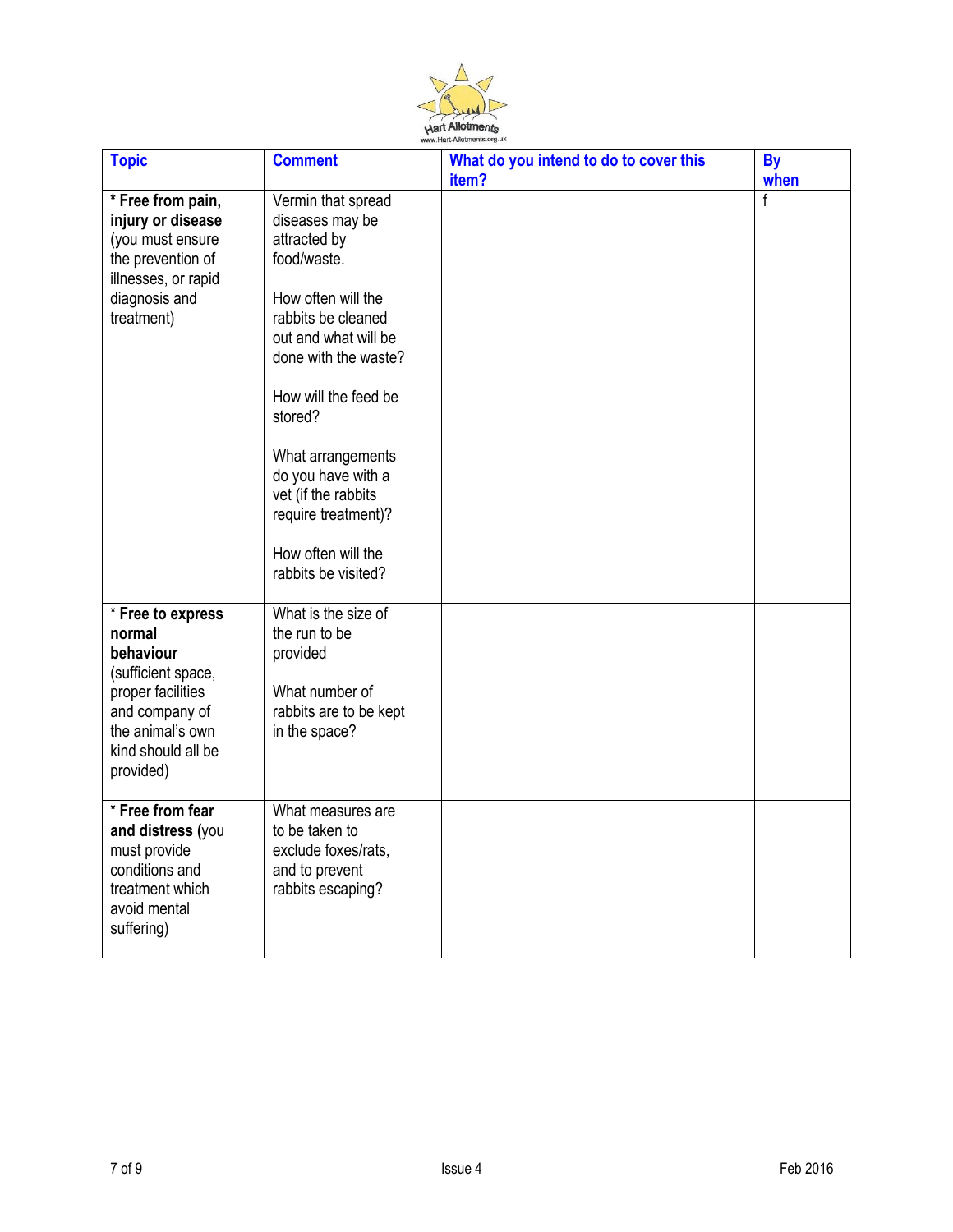

# **Appendix C**

Application form for bee-keeping on the allotment site:

Name: Plot Number:

Date: Date: First Contact telephone number:

Please complete the table below. Second Contact telephone number:

| <b>Topic</b>                                                                                                                  | <b>Comment</b>                                                                           | What do you intend to do to cover<br>this item? | <b>By</b><br>when |
|-------------------------------------------------------------------------------------------------------------------------------|------------------------------------------------------------------------------------------|-------------------------------------------------|-------------------|
| Location: Has a<br>suitable site for the<br>bee-keeping plot<br>been agreed?                                                  | Agreement of<br>location required<br>before submission<br>of this form                   |                                                 |                   |
| How many hives will<br>you have on the plot?<br>Please supply a<br>proposed layout<br>diagram                                 | Plan should include<br>fences, hives, water<br>supply etc.                               |                                                 |                   |
| How will you prevent<br>tenants from<br>accessing the hives<br>and deter interference<br>from others?                         | E.g. fencing plans,<br>warning signs,<br>unobtrusive painting<br>(green not pink!)       |                                                 |                   |
| <b>Animal Welfare:</b><br>How often will you be<br>attending to your<br>bees?<br>How often will you be<br>replenishing water? |                                                                                          |                                                 |                   |
| How often will you be<br>carrying out<br>inspections?                                                                         | For instance with<br>regard to swarm<br>control and disease<br>prevention/<br>management |                                                 |                   |
| How do you plan to<br>comply with the<br>National regulations<br>regarding notifiable<br>diseases (e.g.<br>European and       |                                                                                          |                                                 |                   |